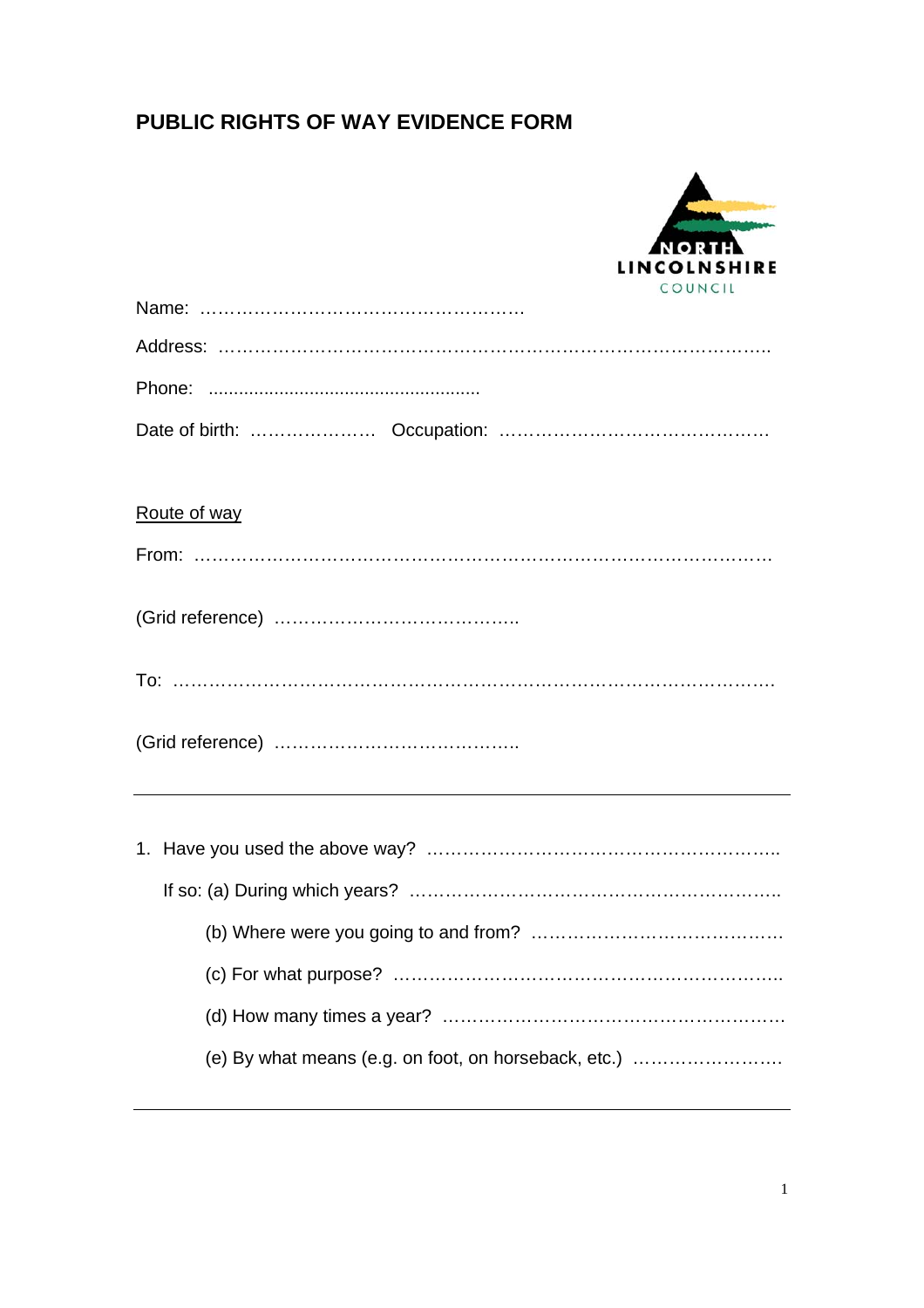- 2. Has the way always run over the same route? ……………………………………………………………………………………… If not, give details and dates of any changes …………………………………… ………………………………………………………………………………………… …………………………………………………………………………………………
- 3. Have there to your knowledge ever been any stiles or gates on the way? If so, state (with details of location) where the stiles and gates stood ………………. ……………………………………………………………………………………….. ……………………………………………………………………………………….. ………………………………………………………………………………………..
- 4. If you were working for any owner or occupier of land crossed by the way at the time when you used it, or were then a tenant of any such owner, give particulars and dates. If not, write "No" ………………………………………… ………………………………………………………………………………………. ……………………………………………………………………………………….
- 5. If so, did you ever receive any instructions from him as to the use of the way by the public? If so, what were they? …………………………………………. ………………………………………………………………………………………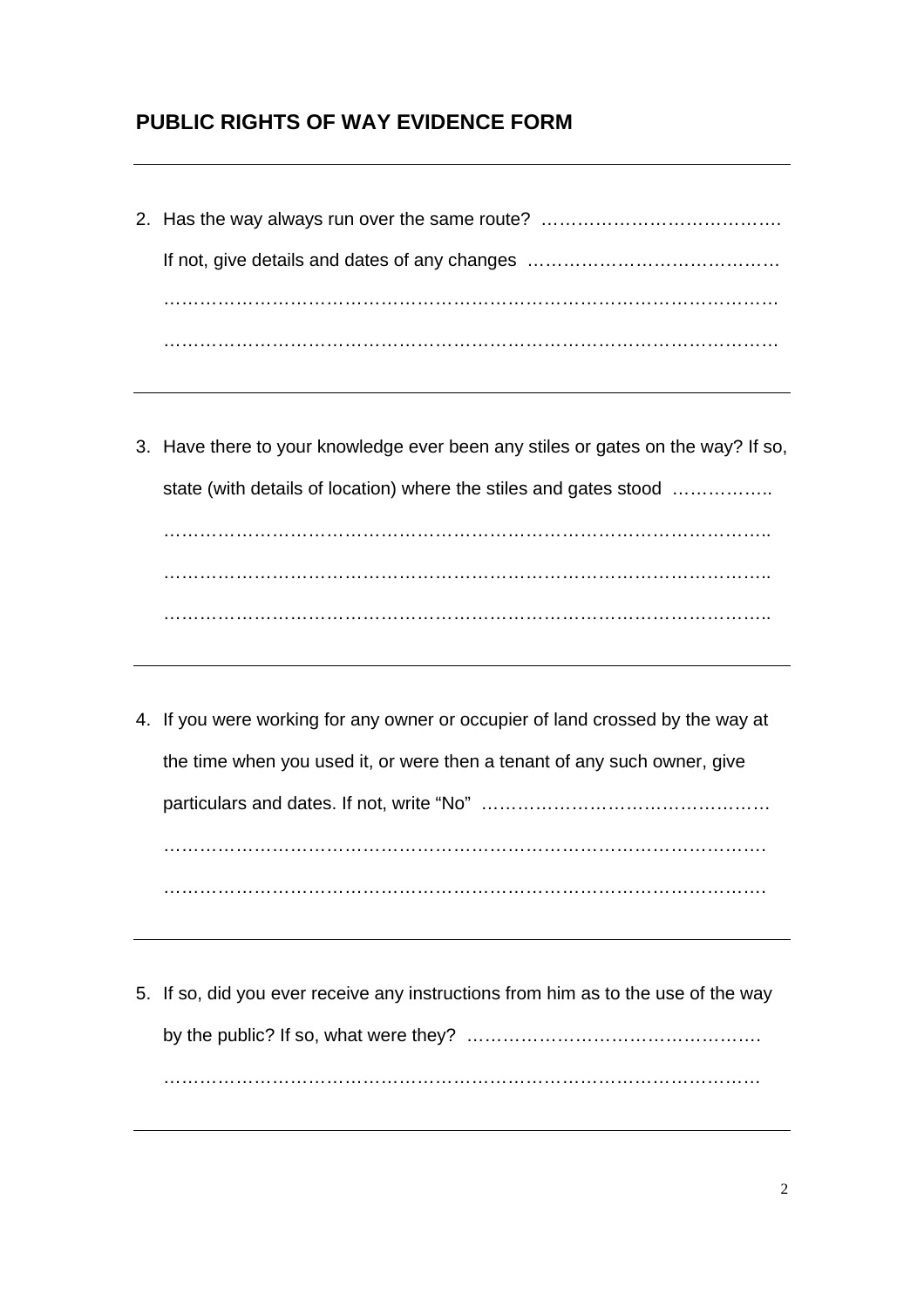- 6. Have you ever been stopped or turned back when using this way, or do you know, or have you heard of, anyone else having been stopped or turned back? If so, state when the interruption took place and give particulars ………………………………………………………………………………………. ………………………………………………………………………………………. ………………………………………………………………………………………. ……………………………………………………………………………………….
- 7. Were you ever told by any owner or tenant of the land crossed by the way, or by anyone in their employment, that the way was not public? If so, state when and give particulars and dates ………………………………………… ……………………………………………………………………………………. ……………………………………………………………………………………. …………………………………………………………………………………….
- 8. Have you ever known any locked gates or other obstruction to the way? If so, state when and give particulars ………………………………………………. …………………………………………………………………………………….. …………………………………………………………………………………….. ……………………………………………………………………………………..